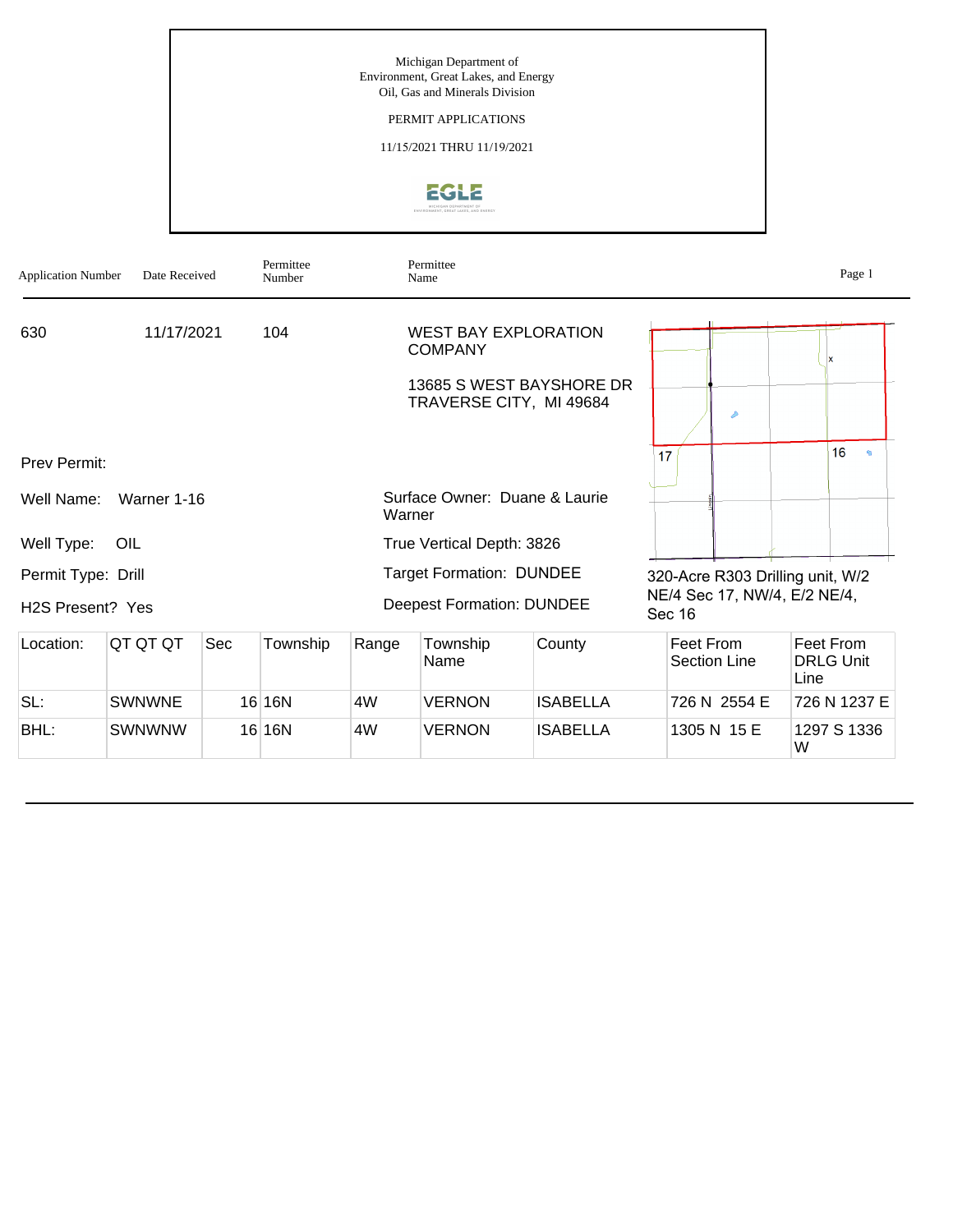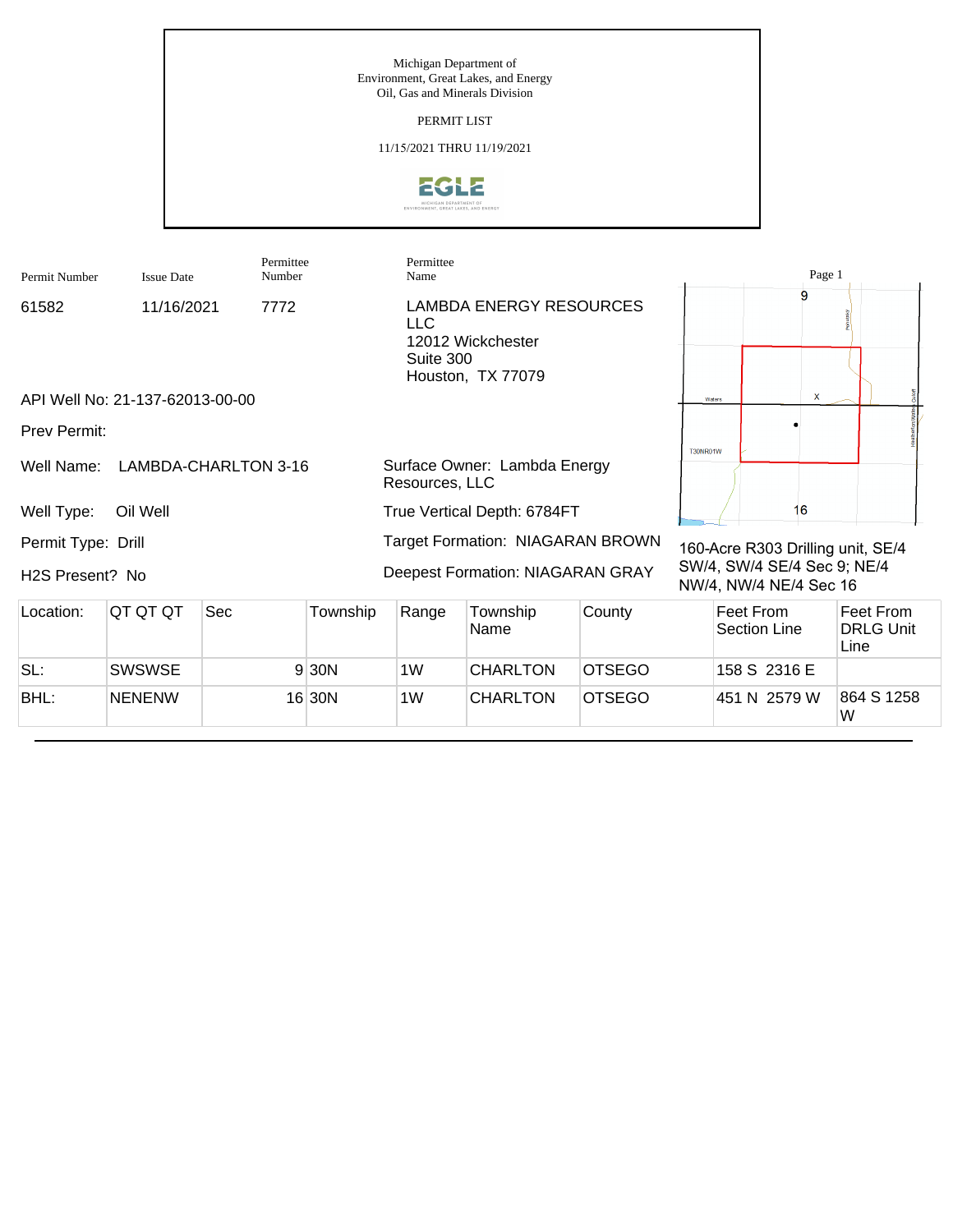Michigan Department of Environment, Great Lakes, and Energy Oil, Gas and Minerals Division UPDATED PERMITS 11/15/2021 THRU 11/19/2021**EGLE** 

Permit Number Permittee Number Permittee Name Page 1

**PLUGGING INSTRUCTIONS ISSUED:**

52501 6361 RIVERSIDE ENERGY MICHIGAN LLC 10691 EAST CARTER ROAD SUITE 201 TRAVERSE CITY, MI 49684

API Well Number: 21-009-52501-00-00

Well Name: SHATTOCK C1-34

Plug Inst. Issue Date: 11/9/2021

| Location | <b>JOT OT OT</b> | <b>Sec Township</b> | Range | <b>Township Name</b> | County        | Feet From Section<br>Line | <b>Feet From DRLG</b><br>Unit |
|----------|------------------|---------------------|-------|----------------------|---------------|---------------------------|-------------------------------|
| ISL:     | <b>NENWSW</b>    | 34 31N              | 7W    | <b>ECHO</b>          | <b>ANTRIM</b> | 359 N 867 W               | 1359 N 443 E                  |
| BHL:     | <b>NENWSW</b>    | 34 31N              | 7W    | <b>ECHO</b>          | <b>ANTRIM</b> |                           |                               |

Comment: App to P&A expires on 11/9/22

60122 6418

W B OSBORN OIL AND GAS OPERATIONS LTD 1250 NORTH EAST LOOP 410 SUITE 600 SAN ANTONIO, TX 78209

API Well Number: 21-133-60122-00-00

Well Name: MORGAN 1-36

Plug Inst. Issue Date: 11/10/2021

| Location | <b>IOT OT OT</b> | <b>Sec Township</b> | Range | Township Name | County          | Feet From Section<br>Line | <b>Feet From DRLG</b><br>Unit |
|----------|------------------|---------------------|-------|---------------|-----------------|---------------------------|-------------------------------|
| SL:      | ISWSESW          | 36 17N              | 8W    | EVART         | <b>IOSCEOLA</b> | 1455 S 1652 W             | 1455 S 340 W                  |
| $ BHL$ : | ISWSESW          | 36 17N              | 8W    | EVART         | <b>IOSCEOLA</b> |                           |                               |

Comment: App to P&A expires on 11/10/22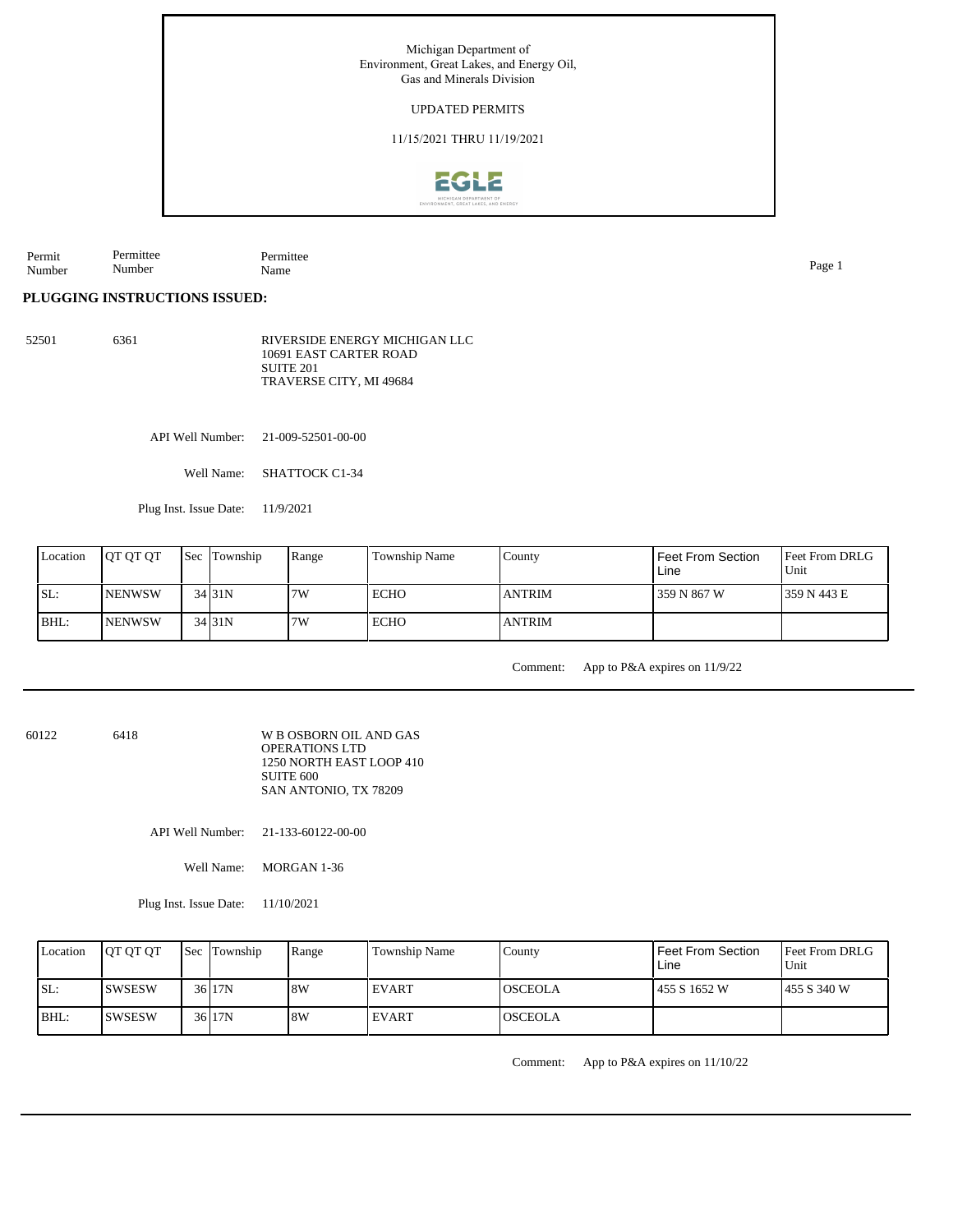## UPDATED PERMITS

11/15/2021 THRU 11/19/2021



Permit Number Permittee Number Permittee Name Page 2

**RECORD OF WELL PLUGGING:**

29883 7772 LAMBDA ENERGY RESOURCES LLC 12012 Wickchester Suite 300 Houston, TX 77079 USA

API Well Number: 21-101-29883-00-00

Well Name: BRISKE ET AL 1-28

Plugging Date: 11/8/2021

| Location | <b>OT OT OT</b> | <b>Sec Township</b> | Range | Township Name | County           | l Feet From Section<br>Line | <b>Feet From DRLG</b><br>Unit |
|----------|-----------------|---------------------|-------|---------------|------------------|-----------------------------|-------------------------------|
| ISL:     | ISWSWSW         | 28 <sub>23N</sub>   | 15W   | l BEAR LAKE   | <b>IMANISTEE</b> | 1460 S 460 W                | 1460 S 460 W                  |
| BHL:     | ISWSWSW         | 28 <sub>23N</sub>   | 15W   | I BEAR LAKE   | <b>MANISTEE</b>  |                             |                               |

42185 4949

DEVONIAN ENERGY INC 132 N OTSEGO PO BOX 1094 GAYLORD, MI 49735

API Well Number: 21-137-42185-00-00

Well Name: MILBOCKER D1-29

Plugging Date: 8/5/2021

| Location | <b>JOT OT OT</b> | Sec Township        | Range | Township Name | County         | l Feet From Section.<br>Line | <b>Feet From DRLG</b><br>Unit |
|----------|------------------|---------------------|-------|---------------|----------------|------------------------------|-------------------------------|
| SL:      | INWSWSW          | 29 <sub>130</sub> N | 1W    | l CHARLTON    | IOTSEGO        | 900 S 411 W                  | 1409 N 411 W                  |
| $IBHL$ : | <b>INWSWSW</b>   | 29 <sub>130</sub> N | 1W    | l CHARLTON    | <b>IOTSEGO</b> |                              |                               |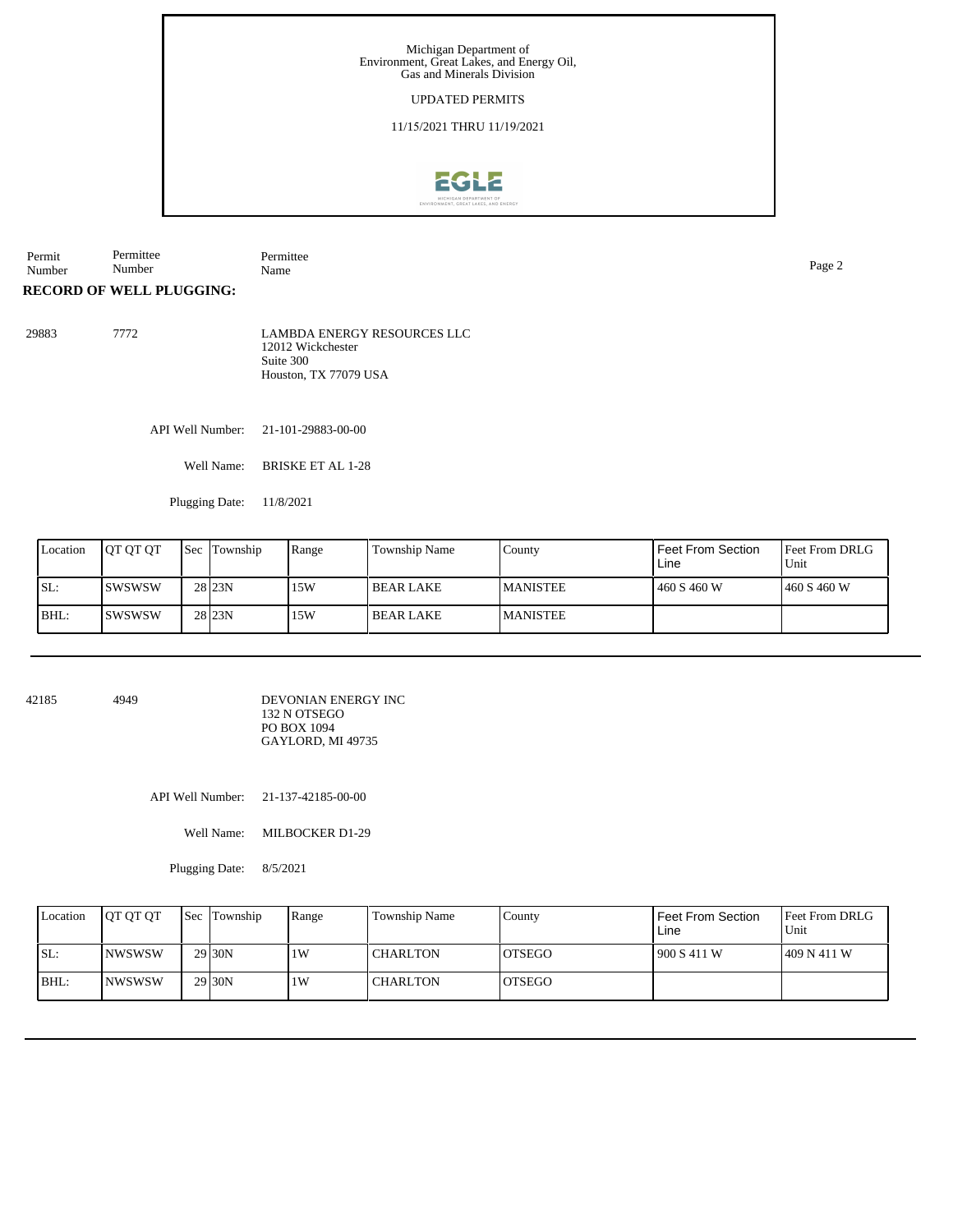## UPDATED PERMITS

## 11/15/2021 THRU 11/19/2021



42189 4949 DEVONIAN ENERGY INC 132 N OTSEGO Permit Number Permittee Number Permittee Name Page 3

PO BOX 1094 GAYLORD, MI 49735

API Well Number: 21-137-42189-00-00

Well Name: MILBOCKER C1-29

Plugging Date: 8/9/2021

| Location | <b>IOT OT OT</b> | <b>Sec</b> Township | Range | Township Name   | County         | Feet From Section<br>Line | <b>Feet From DRLG</b><br>Unit |
|----------|------------------|---------------------|-------|-----------------|----------------|---------------------------|-------------------------------|
| ISL:     | ISWNWSW          | 29 <sub>130</sub> N | 1W    | <b>CHARLTON</b> | <b>IOTSEGO</b> | 878 N 457 W               | 1431 S 457 W                  |
| BHL:     | ISWNWSW          | 29 <sub>30</sub> N  | 1W    | <b>CHARLTON</b> | <b>IOTSEGO</b> |                           |                               |

42236 4949

DEVONIAN ENERGY INC 132 N OTSEGO PO BOX 1094 GAYLORD, MI 49735

API Well Number: 21-137-42236-00-00

Well Name: LATUSZEK A2-32

Plugging Date: 8/3/2021

| Location | <b>IOT OT OT</b> | Sec Township | Range | Township Name   | County         | Feet From Section<br>Line | <b>Feet From DRLG</b><br>Unit |
|----------|------------------|--------------|-------|-----------------|----------------|---------------------------|-------------------------------|
| SL:      | <b>SENENW</b>    | 32 30N       | 1W    | <b>CHARLTON</b> | IOTSEGO        | 1973 N 421 E              | 1330 S 421 E                  |
| $IBHL$ : | <b>ISENENW</b>   | 32 30N       | 1W    | l CHARLTON      | <b>IOTSEGO</b> |                           |                               |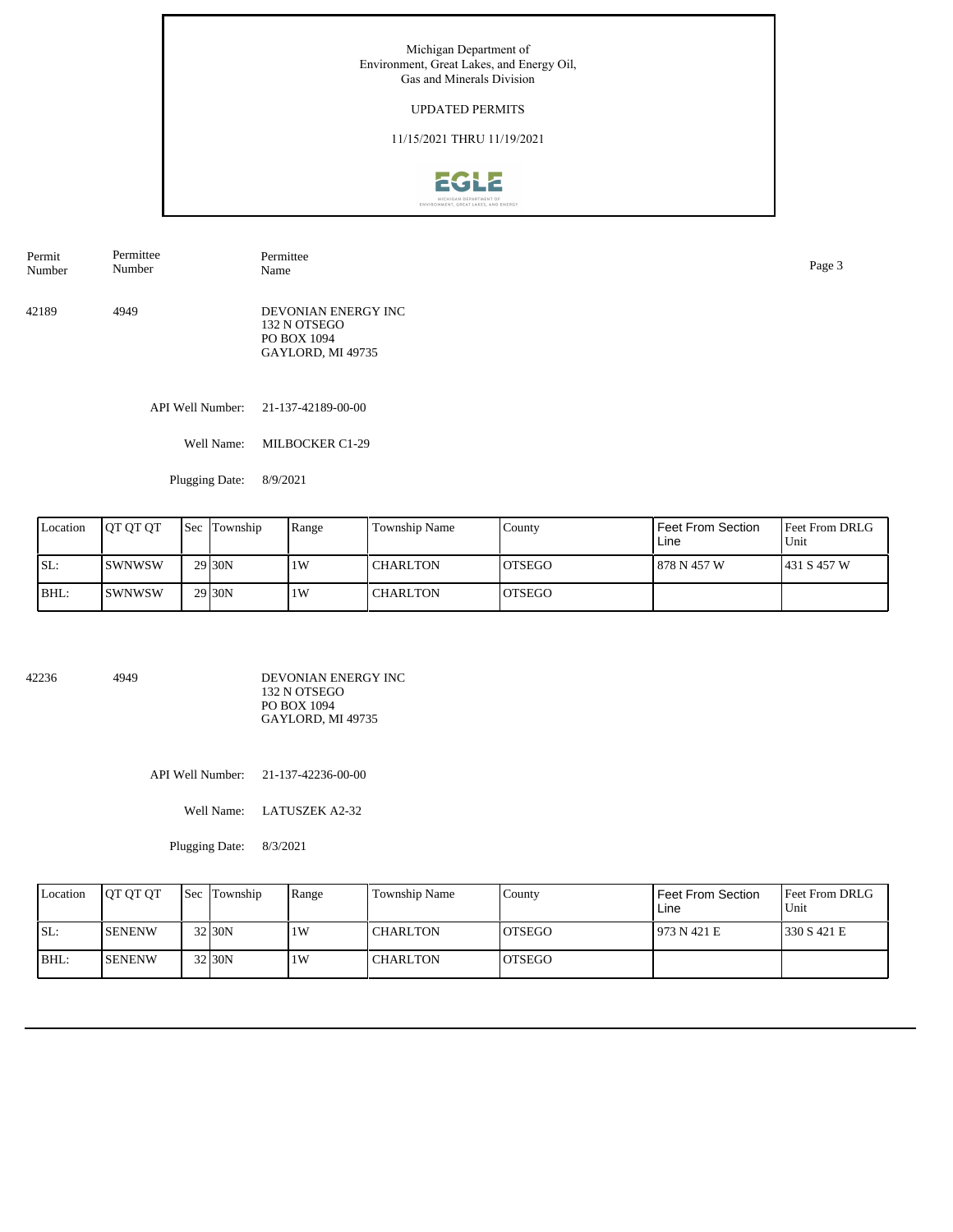## UPDATED PERMITS

## 11/15/2021 THRU 11/19/2021



42469 6361 RIVERSIDE ENERGY MICHIGAN LLC 10691 EAST CARTER ROAD SUITE 201 TRAVERSE CITY, MI 49684 Permit Number Permittee Number Permittee Name Page 4

API Well Number: 21-009-42469-00-00

Well Name: ZAREMBA D3-25

Plugging Date: 10/29/2021

| Location | <b>IOT OT OT</b> | <b>Sec</b> Township | Range | Township Name | County        | Feet From Section<br>Line | <b>Feet From DRLG</b><br>Unit |
|----------|------------------|---------------------|-------|---------------|---------------|---------------------------|-------------------------------|
| ISL:     | ISESWSE          | $25$ <sub>31N</sub> | 5W    | <b>WARNER</b> | <b>ANTRIM</b> | 330 S 969 W               | 1330 S 330 E                  |
| IBHL:    | <b>ISESWSE</b>   | 25 31N              | .5W   | <b>WARNER</b> | <b>ANTRIM</b> |                           |                               |

42475 6361

RIVERSIDE ENERGY MICHIGAN LLC 10691 EAST CARTER ROAD SUITE 201 TRAVERSE CITY, MI 49684

API Well Number: 21-009-42475-00-00

Well Name: ZAREMBA A3-36

Plugging Date: 10/29/2021

| Location | <b>OT OT OT</b> | <b>Sec Township</b> | Range | Township Name | County        | I Feet From Section<br>Line | <b>Feet From DRLG</b><br>Unit |
|----------|-----------------|---------------------|-------|---------------|---------------|-----------------------------|-------------------------------|
| ISL:     | <b>SENWNE</b>   | $36$ $31N$          | .5W   | <b>WARNER</b> | <b>ANTRIM</b> | 1695 N 678 W                | 621 S 622 E                   |
| BHL:     | <b>SENWNE</b>   | $36$ $31N$          | 5W    | <b>WARNER</b> | <b>ANTRIM</b> |                             |                               |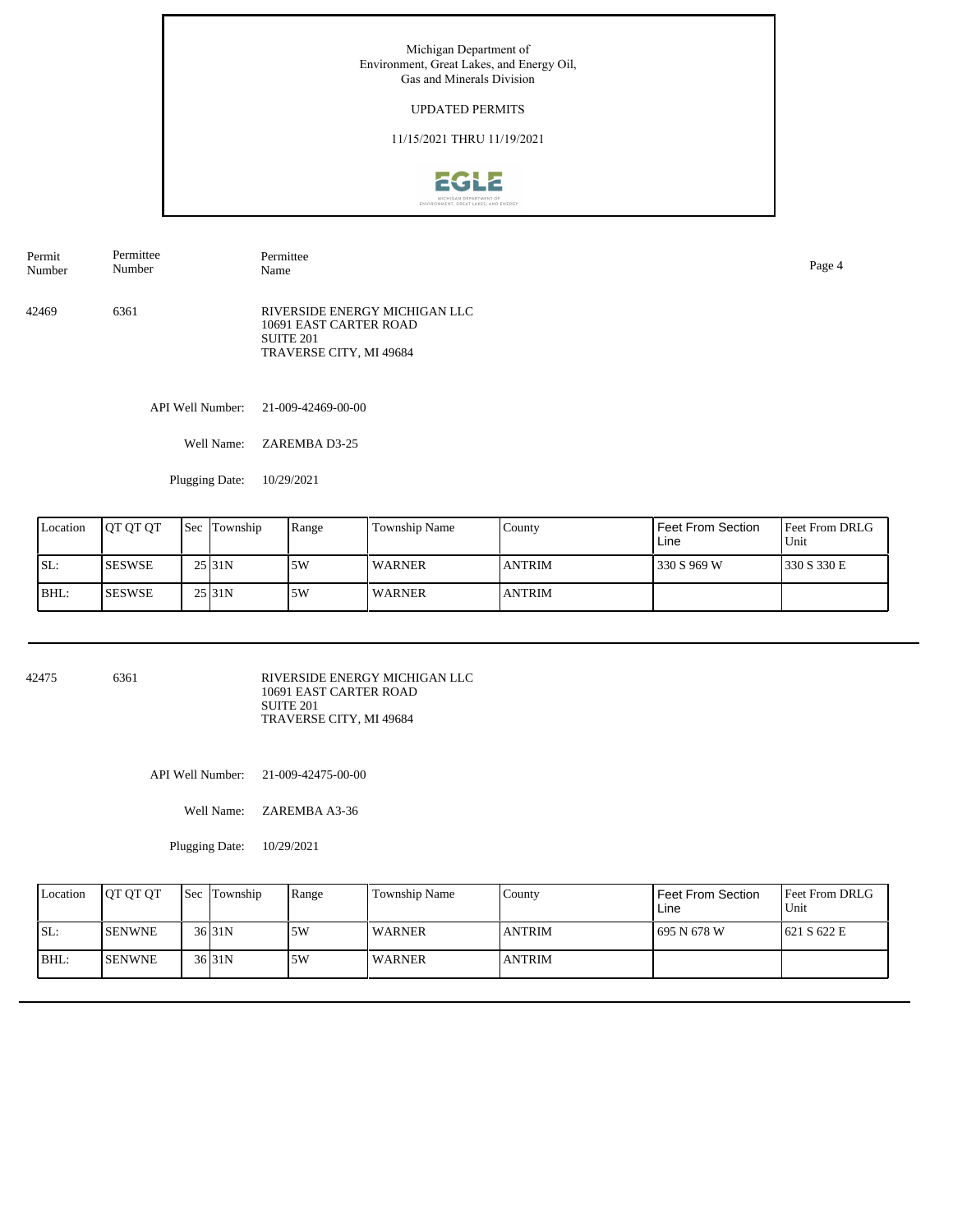## UPDATED PERMITS

## 11/15/2021 THRU 11/19/2021



API Well Number: 21-009-42476-00-00 42476 6361 RIVERSIDE ENERGY MICHIGAN LLC 10691 EAST CARTER ROAD SUITE 201 TRAVERSE CITY, MI 49684 Permit Number Permittee Number Permittee Name Page 5

Well Name: ZAREMBA A4-36

Plugging Date: 10/29/2021

| Location | <b>IOT OT OT</b> | <b>Sec Township</b> | Range | Township Name | County        | l Feet From Section<br>Line | <b>Feet From DRLG</b><br>Unit |
|----------|------------------|---------------------|-------|---------------|---------------|-----------------------------|-------------------------------|
| SL:      | <b>ISWNENE</b>   | $36$ $31N$          | .5W   | <b>WARNER</b> | <b>ANTRIM</b> | 709 N 652 E                 | 1603 S 648 W                  |
| BHL:     | <b>ISWNENE</b>   | $36$ $31N$          | .5W   | <b>WARNER</b> | <b>ANTRIM</b> |                             |                               |

50097 5312

PAXTON RESOURCES LLC

132 N OTSEGO AVE GAYLORD, MI 49735

API Well Number: 21-137-50097-00-00

Well Name: BLUELITE C1-11

Plugging Date: 8/11/2021

| Location | <b>IOT OT OT</b> | Sec Township | Range | Township Name | County         | l Feet From Section<br>Line | <b>Feet From DRLG</b><br>Unit |
|----------|------------------|--------------|-------|---------------|----------------|-----------------------------|-------------------------------|
| SL:      | <b>INWNWSW</b>   | 130N         | 3W    | <b>BAGLEY</b> | <b>IOTSEGO</b> | l 428 N 341 W               | 1428 N 341 W                  |
| $IBHL$ : | <b>INWNWSW</b>   | 130N         | 3W    | <b>BAGLEY</b> | IOTSEGO        |                             |                               |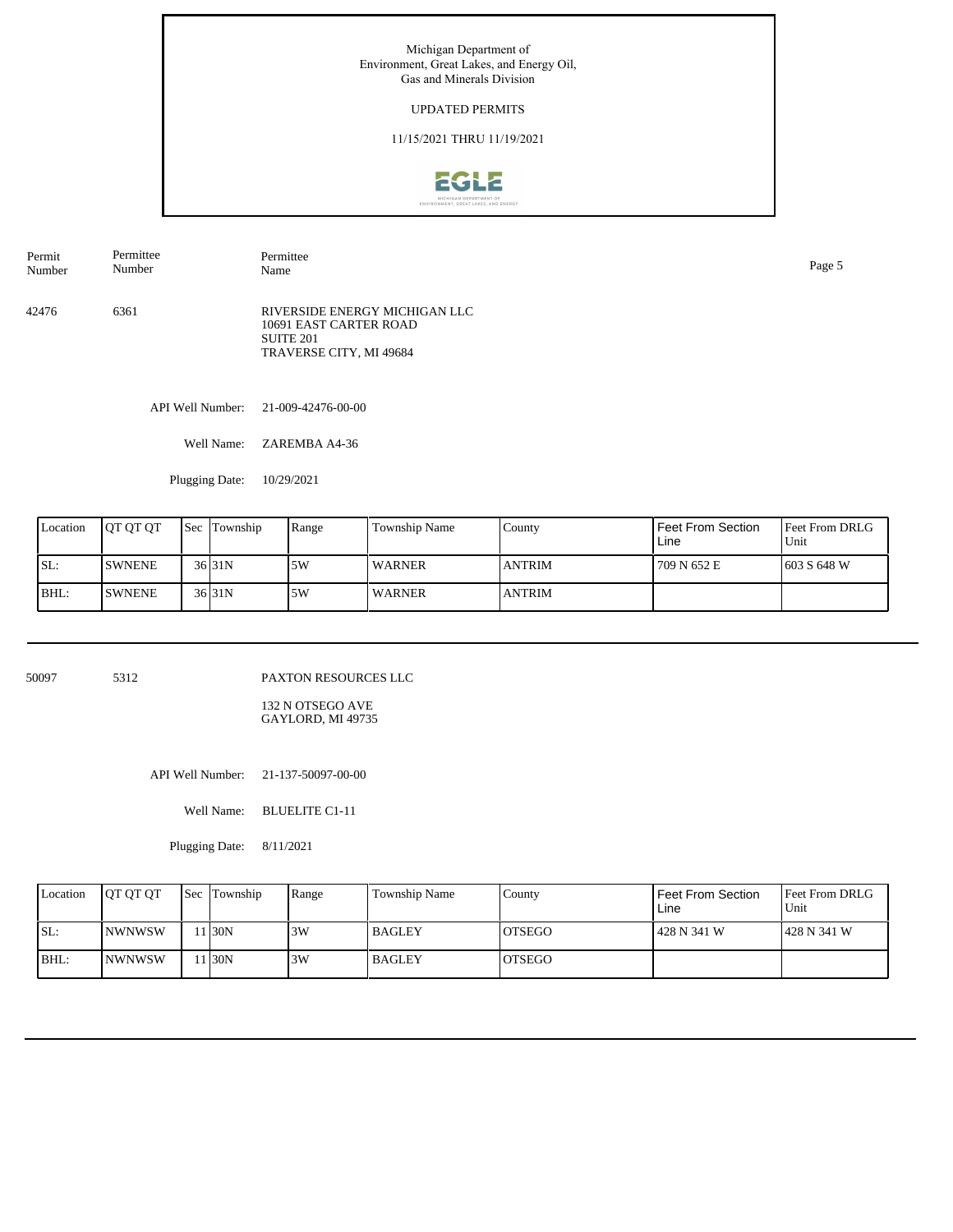## UPDATED PERMITS

## 11/15/2021 THRU 11/19/2021



51033 6361 RIVERSIDE ENERGY MICHIGAN LLC 10691 EAST CARTER ROAD SUITE 201 TRAVERSE CITY, MI 49684 Permit Number Permittee Number Permittee Name Page 6

API Well Number: 21-029-51033-00-00

Well Name: CAREY B3-34

Plugging Date: 11/10/2021

| Location | <b>IOT OT OT</b> | Sec Township | Range | Township Name | County             | <b>I</b> Feet From Section<br>Line | <b>Feet From DRLG</b><br>l Unit |
|----------|------------------|--------------|-------|---------------|--------------------|------------------------------------|---------------------------------|
| ISL:     | <b>NESWNE</b>    | 34 32N       | .6W   | WILSON        | <b>CHARLEVOIX</b>  | 1960 S 800 W                       | 1360 N 800 W                    |
| BHL:     | <b>INESWNE</b>   | 34 32N       | .6W   | WILSON        | <b>ICHARLEVOIX</b> |                                    |                                 |

51072 6361

RIVERSIDE ENERGY MICHIGAN LLC 10691 EAST CARTER ROAD SUITE 201 TRAVERSE CITY, MI 49684

API Well Number: 21-029-51072-00-00

Well Name: EDWARDS A1-32

Plugging Date: 11/10/2021

| Location | <b>OT OT OT</b> | <b>Sec Township</b> | Range | Township Name | County             | Feet From Section<br>Line | <b>Feet From DRLG</b><br>Unit |
|----------|-----------------|---------------------|-------|---------------|--------------------|---------------------------|-------------------------------|
| SL:      | ISENWNW         | $32$ 32N            | 6W    | WILSON        | <b>ICHARLEVOIX</b> | 892 N 740 W               | 1422 S 564 E                  |
| BHL:     | <b>ISENWNW</b>  | $32$ 32N            | 6W    | WILSON        | <b>ICHARLEVOIX</b> |                           |                               |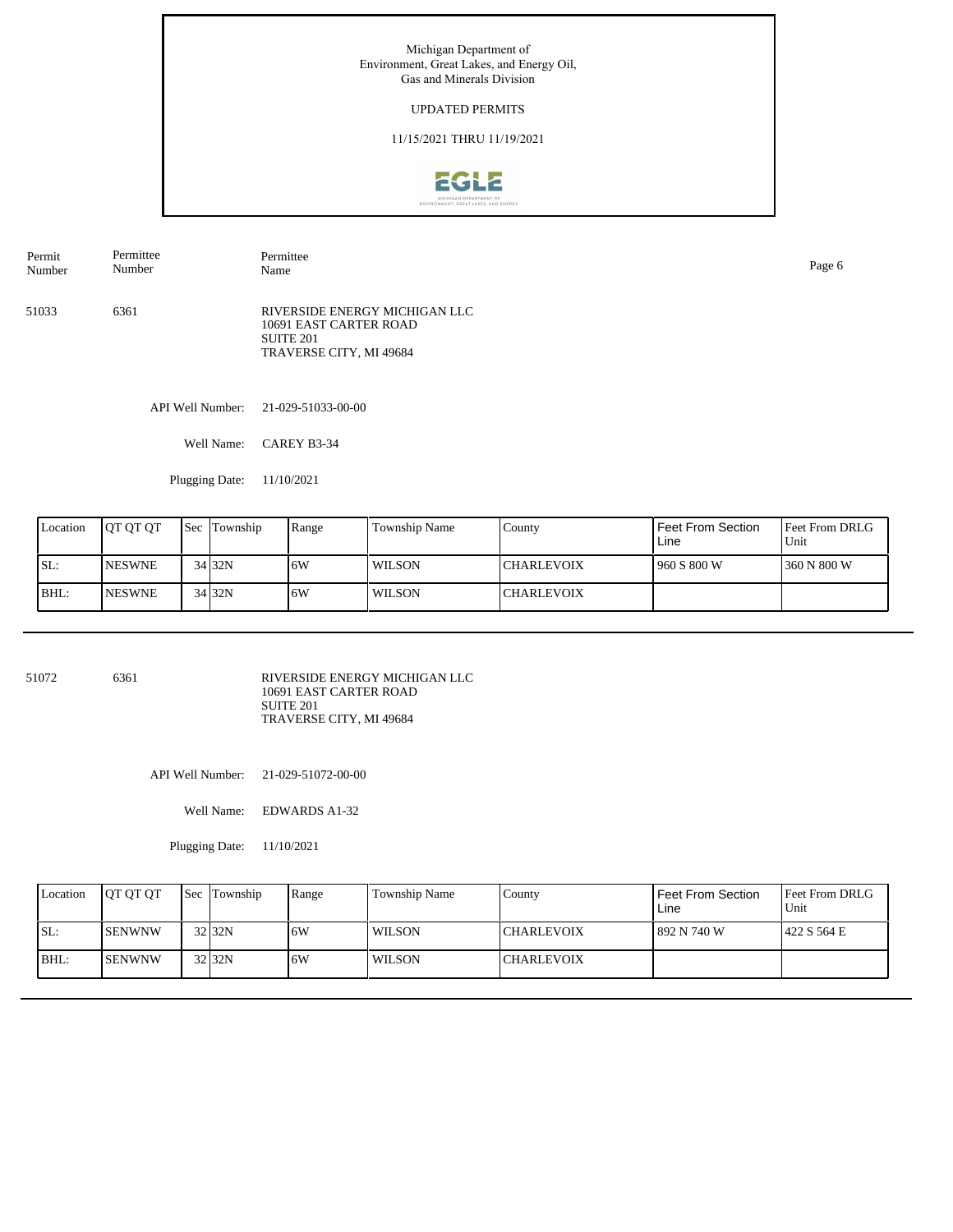## UPDATED PERMITS

## 11/15/2021 THRU 11/19/2021



51515 6361 RIVERSIDE ENERGY MICHIGAN LLC 10691 EAST CARTER ROAD SUITE 201 TRAVERSE CITY, MI 49684 Permit Number Permittee Number Permittee Name Page 7

API Well Number: 21-029-51515-00-00

Well Name: EDWARDS 4-32

Plugging Date: 11/10/2021

| Location | <b>IOT OT OT</b> | Sec Township       | Range | Township Name | County            | l Feet From Section<br>Line | <b>Feet From DRLG</b><br>Unit |
|----------|------------------|--------------------|-------|---------------|-------------------|-----------------------------|-------------------------------|
| ISL:     | ISENWNW          | 32 <sub>132N</sub> | 6W    | <b>WILSON</b> | ICHARLEVOIX       | l 892 N 690 W               | 1892 N 690 W                  |
| BHL:     | <b>ISENWNW</b>   | 32 32N             | .6W   | <b>WILSON</b> | <b>CHARLEVOIX</b> |                             |                               |

51723 6361

RIVERSIDE ENERGY MICHIGAN LLC 10691 EAST CARTER ROAD SUITE 201 TRAVERSE CITY, MI 49684

API Well Number: 21-135-51723-00-00

Well Name: MOHAMMED B4-1

Plugging Date: 10/26/2021

| Location | <b>OT OT OT</b> | Sec Township | Range | Township Name | County         | l Feet From Section<br>Line | <b>Feet From DRLG</b><br>Unit |
|----------|-----------------|--------------|-------|---------------|----------------|-----------------------------|-------------------------------|
| SL:      | <b>SESENE</b>   | . 28N        | 4E    | l CLINTON     | <b>IOSCODA</b> | 620 S 332 E                 |                               |
| BHL:     | <b>SESENE</b>   | . 28N        | 4E    | l CLINTON     | IOSCODA        |                             |                               |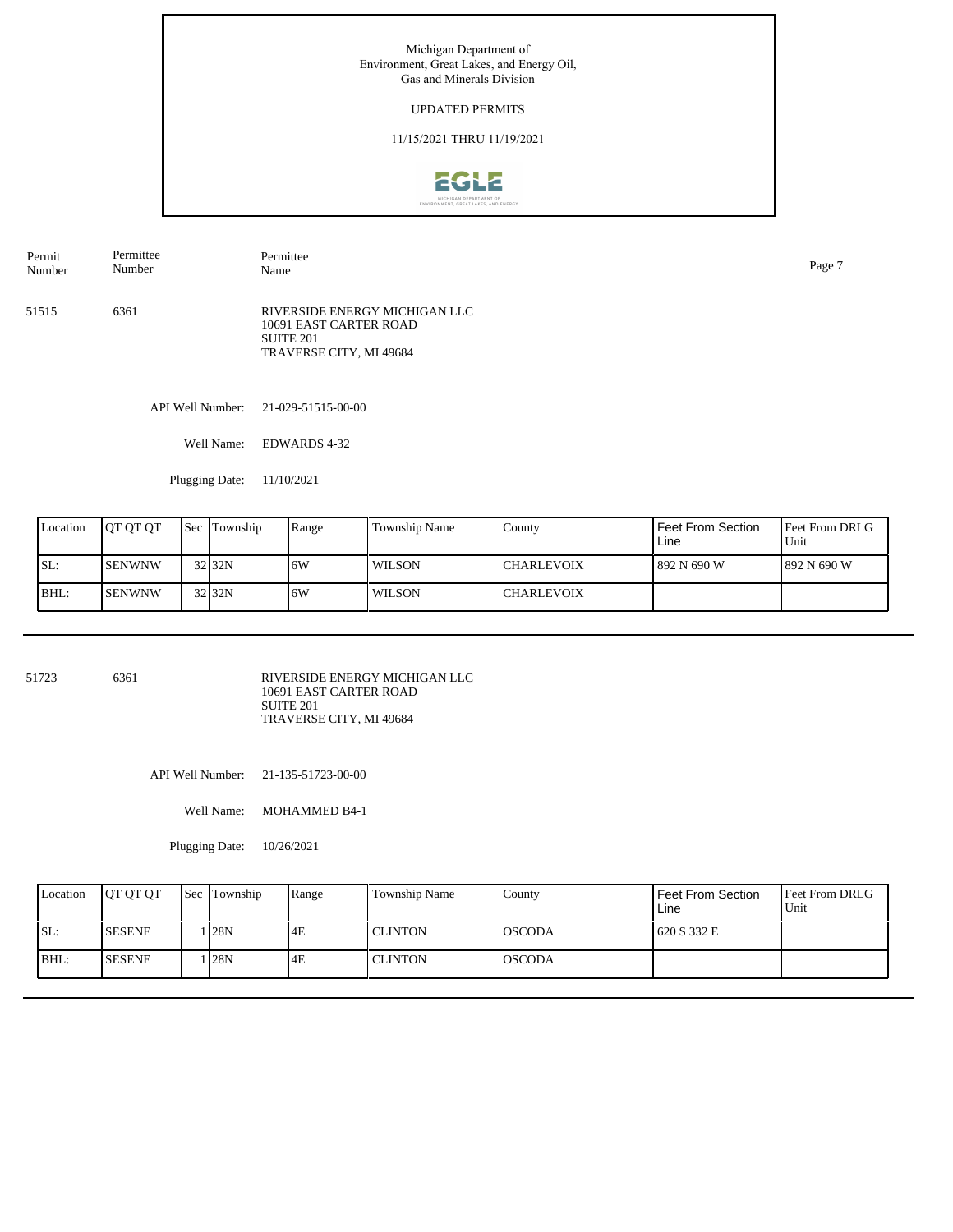#### UPDATED PERMITS

11/15/2021 THRU 11/19/2021



55832 6361 RIVERSIDE ENERGY MICHIGAN LLC 10691 EAST CARTER ROAD SUITE 201 TRAVERSE CITY, MI 49684 Permit Number Permittee Number Permittee Name Page 8

API Well Number: 21-009-55832-00-00

Well Name: STATE WARNER & SZCZEPANIAK D3-24

Plugging Date: 10/29/2021

| Location | <b>IOT OT OT</b> | Sec Township        | Range | <b>Township Name</b> | County        | l Feet From Section<br>Line | <b>Feet From DRLG</b><br>Unit |
|----------|------------------|---------------------|-------|----------------------|---------------|-----------------------------|-------------------------------|
| SL:      | <b>ISESWSE</b>   | 24 31N              | 15W   | <b>WARNER</b>        | <b>ANTRIM</b> | 475 S 1626 E                | 1475 S 330 E                  |
| BHL:     | <b>ISESWSE</b>   | 24 <sub>131</sub> N | .5W   | <b>WARNER</b>        | <b>ANTRIM</b> |                             |                               |

57719 5312

PAXTON RESOURCES LLC

132 N OTSEGO AVE GAYLORD, MI 49735

API Well Number: 21-001-57719-00-00

Well Name: BIRCH CREEK D3-14

Plugging Date: 8/27/2021

| Location | <b>OT OT OT</b> | <b>Sec Township</b> | Range | Township Name | County        | l Feet From Section<br>Line | <b>Feet From DRLG</b><br>Unit |
|----------|-----------------|---------------------|-------|---------------|---------------|-----------------------------|-------------------------------|
| SL:      | <b>INWSWSE</b>  | 14 28N              | 5E    | l MITCHELL    | <b>ALCONA</b> | 1839 S 2382 E               | 1483 N 344 W                  |
| BHL:     | <b>INWSWSE</b>  | 14 28 N             | 5E    | l MITCHELL    | <b>ALCONA</b> |                             |                               |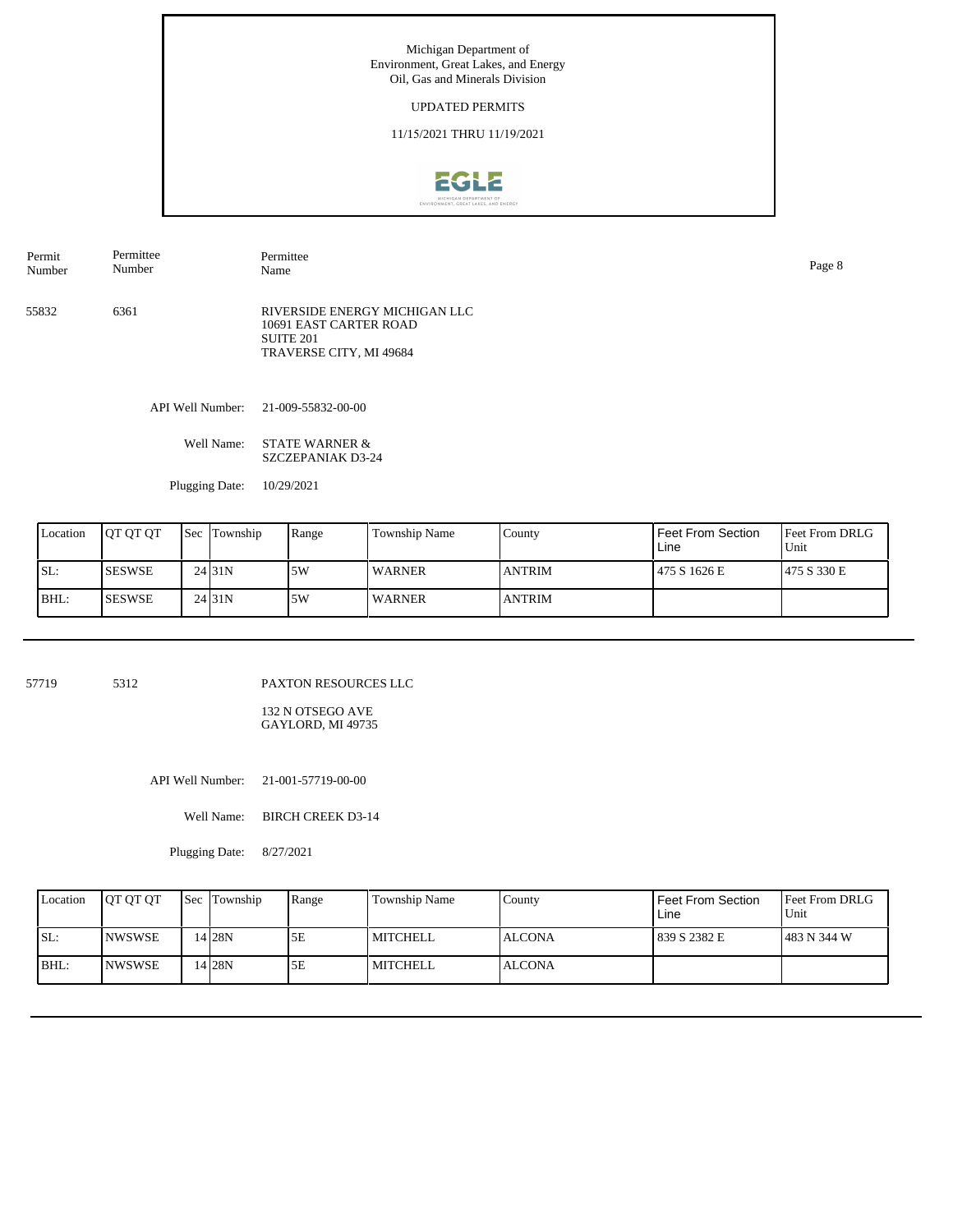#### UPDATED PERMITS

11/15/2021 THRU 11/19/2021



58722 6361 RIVERSIDE ENERGY MICHIGAN LLC 10691 EAST CARTER ROAD SUITE 201 TRAVERSE CITY, MI 49684 Permit Number Permittee Number Permittee Name Page 9

API Well Number: 21-009-58722-00-00

Well Name: PETERSEN C3-12

Plugging Date: 10/26/2021

| Location | <b>IOT OT OT</b> | <b>Sec</b> Township | Range | Township Name     | County         | l Feet From Section<br>Line | <b>Feet From DRLG</b><br>Unit |
|----------|------------------|---------------------|-------|-------------------|----------------|-----------------------------|-------------------------------|
| SL:      | <b>INWNWSE</b>   | 2 30N               | 9W    | <b>TORCH LAKE</b> | <b>ANTRIM</b>  | 12450 S 2360 E              | 1130 S 330 W                  |
| BHL:     | <b>INWNWSE</b>   | $2$ <sub>30</sub> N | 9W    | <b>TORCH LAKE</b> | <b>LANTRIM</b> | 2450 S 2360 E               | 1130 S 330 W                  |

58738 5312

PAXTON RESOURCES LLC

132 N OTSEGO AVE GAYLORD, MI 49735

API Well Number: 21-137-58738-00-00

Well Name: AUSTIN D1-12

Plugging Date: 9/29/2021

| Location | <b>OT OT OT</b> | <b>Sec</b> Township | Range | Township Name     | County  | I Feet From Section<br>Line | <b>Feet From DRLG</b><br>Unit |
|----------|-----------------|---------------------|-------|-------------------|---------|-----------------------------|-------------------------------|
| SL:      | <b>ISESWSW</b>  | 12 I 31 N           | 3W    | <b>LIVINGSTON</b> | IOTSEGO | l 484 S 959 W               |                               |
| BHL:     | <b>ISESWSW</b>  | 12 I 31 N           | 3W    | <b>LIVINGSTON</b> | IOTSEGO |                             |                               |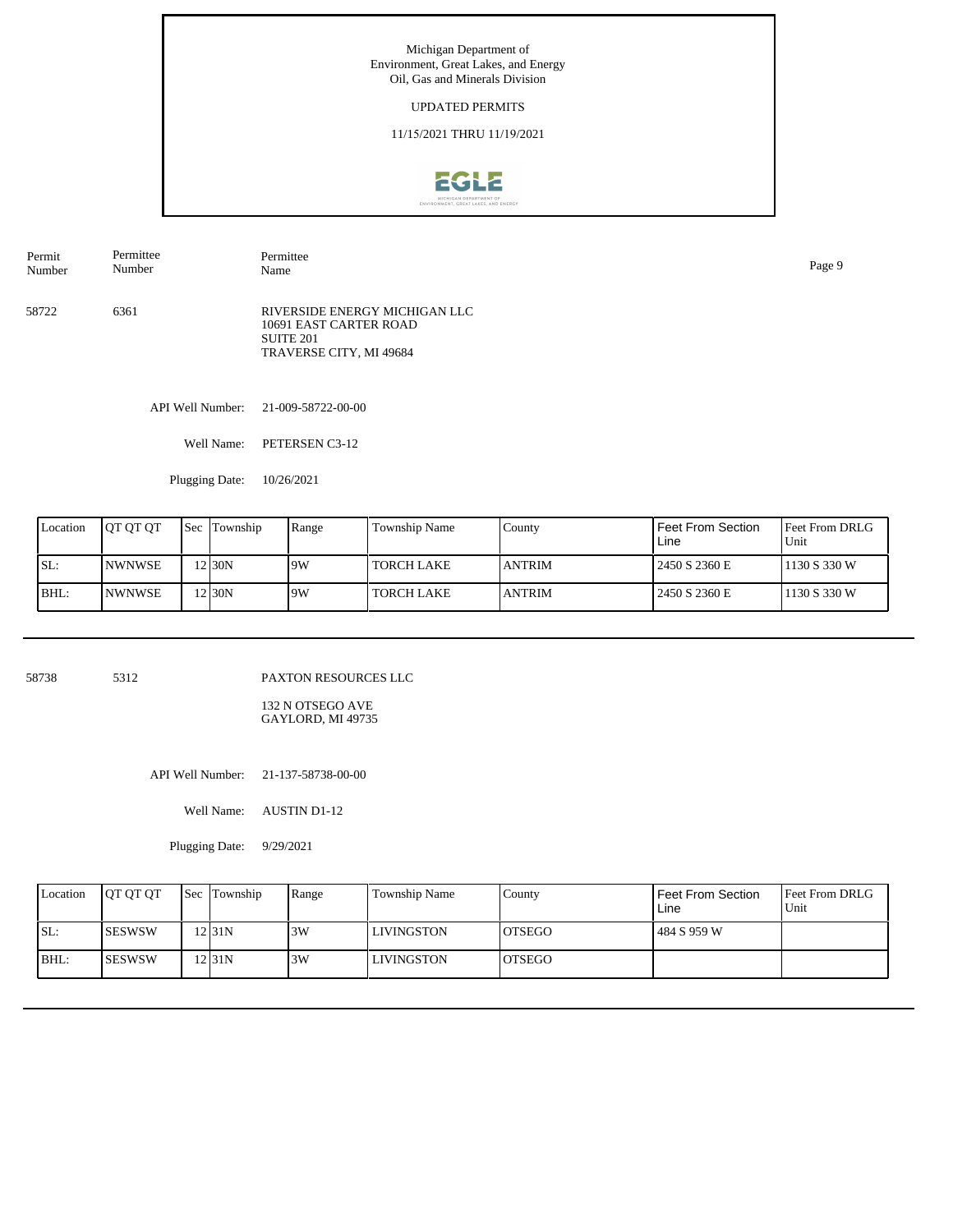#### UPDATED PERMITS

11/15/2021 THRU 11/19/2021



| Permit<br>Number | Permittee<br>Number | Permittee<br>Name                     | Page 10 |
|------------------|---------------------|---------------------------------------|---------|
| 59329            | 5312                | PAXTON RESOURCES LLC                  |         |
|                  |                     | 132 N OTSEGO AVE<br>GAYLORD, MI 49735 |         |
|                  | API Well Number:    | 21-001-59329-00-00                    |         |
|                  | Well Name:          | THIEL A2-23                           |         |

Plugging Date: 8/25/2021

| Location | <b>OT OT OT</b> | <b>Sec Township</b> | Range | Township Name | County        | I Feet From Section<br>Line | <b>Feet From DRLG</b><br>Unit |
|----------|-----------------|---------------------|-------|---------------|---------------|-----------------------------|-------------------------------|
| ISL:     | <b>NENENW</b>   | 23 28N              | 5Ε    | MITCHELL      | <b>ALCONA</b> | l 542 N 2271 W              | 542 N 330 E                   |
| IBHL:    | <b>NENENW</b>   | 23 <sub>128N</sub>  | 5Ε    | MITCHELL      | <b>ALCONA</b> |                             |                               |

60209 6361

RIVERSIDE ENERGY MICHIGAN LLC 10691 EAST CARTER ROAD SUITE 201 TRAVERSE CITY, MI 49684

API Well Number: 21-009-60209-00-00

Well Name: PETERSEN D3-12

Plugging Date: 10/26/2021

| Location | <b>IOT OT OT</b> | <b>Sec</b> Township | Range | Township Name | County        | l Feet From Section<br>Line | <b>Feet From DRLG</b><br>Unit |
|----------|------------------|---------------------|-------|---------------|---------------|-----------------------------|-------------------------------|
| ISL:     | <b>ISWSWSE</b>   | 2 I 30 N            | 9W    | I TORCH LAKE  | <b>ANTRIM</b> | 353 S 2363 E                |                               |
| BHL:     | <b>ISWSWSE</b>   | 2 I 30 N            | 19W   | I TORCH LAKE  | <b>ANTRIM</b> | 353 S 2363 E                | 2313 N 330 W                  |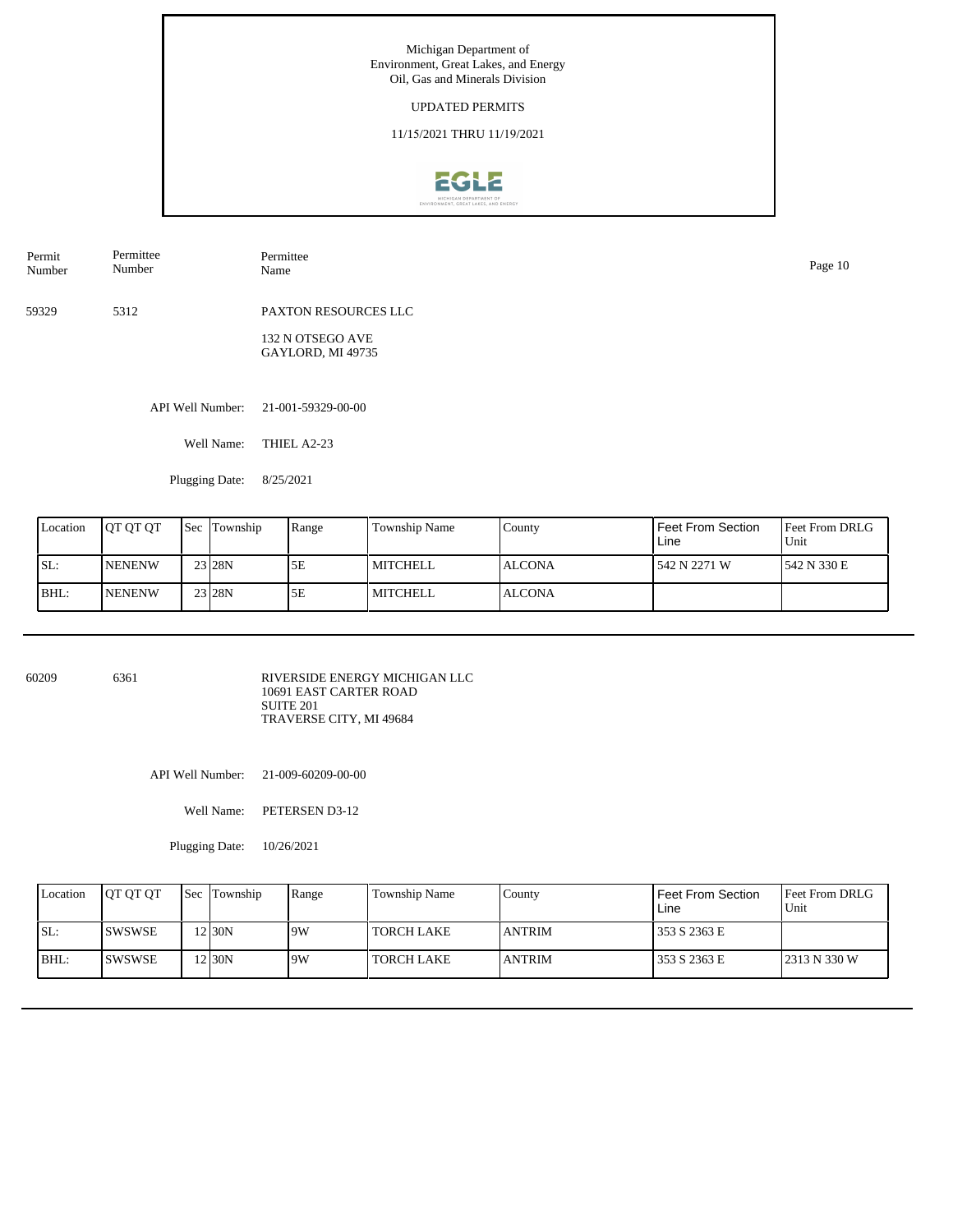#### UPDATED PERMITS

11/15/2021 THRU 11/19/2021



Permit Number Permittee Number Permittee Name Page 11

## **APPLICATIONS TO CHANGE WELL STATUS:**

54637 6361 RIVERSIDE ENERGY MICHIGAN LLC 10691 EAST CARTER ROAD SUITE 201 TRAVERSE CITY, MI 49684

API Well Number: 21-007-54637-00-00

Well Name: KLARICH C1-27

Approval Date: 11/12/2021

| Location | IOT OT OT     | <b>Sec</b> | Township | Range | Township Name   | County        | Feet From Section<br>Line | <b>Feet From DRLG</b><br>Unit |
|----------|---------------|------------|----------|-------|-----------------|---------------|---------------------------|-------------------------------|
| SL:      | <b>SENWSW</b> |            | 27 29N   | 6E    | I OSSINEKE.     | <b>ALPENA</b> | 1583 S 964 W              |                               |
| BHL:     | <b>SENWSW</b> |            | 27 29N   | 6E    | <b>OSSINEKE</b> | <b>ALPENA</b> |                           |                               |

Proposed Rework: Temporarily Abandoned Comment: ACOWS for TA expires on 3/31/22

54647 6361

RIVERSIDE ENERGY MICHIGAN LLC 10691 EAST CARTER ROAD SUITE 201 TRAVERSE CITY, MI 49684

API Well Number: 21-007-54647-00-00

Well Name: JENKINS FAMILY LTD D2-28

Approval Date: 11/12/2021

| Location | <b>IOT OT OT</b> | <b>Sec</b> Township | Range | <b>Township Name</b> | County        | Feet From Section<br>Line | <b>Feet From DRLG</b><br>Unit |
|----------|------------------|---------------------|-------|----------------------|---------------|---------------------------|-------------------------------|
| SL:      | <b>SWSESW</b>    | 28 <sub>129N</sub>  | 6E    | <b>OSSINEKE</b>      | <b>ALPENA</b> | 639 S 1643 W              |                               |
| BHL:     | ISWSESW          | 28 <sub>29N</sub>   | 6E    | <b>OSSINEKE</b>      | <b>ALPENA</b> |                           |                               |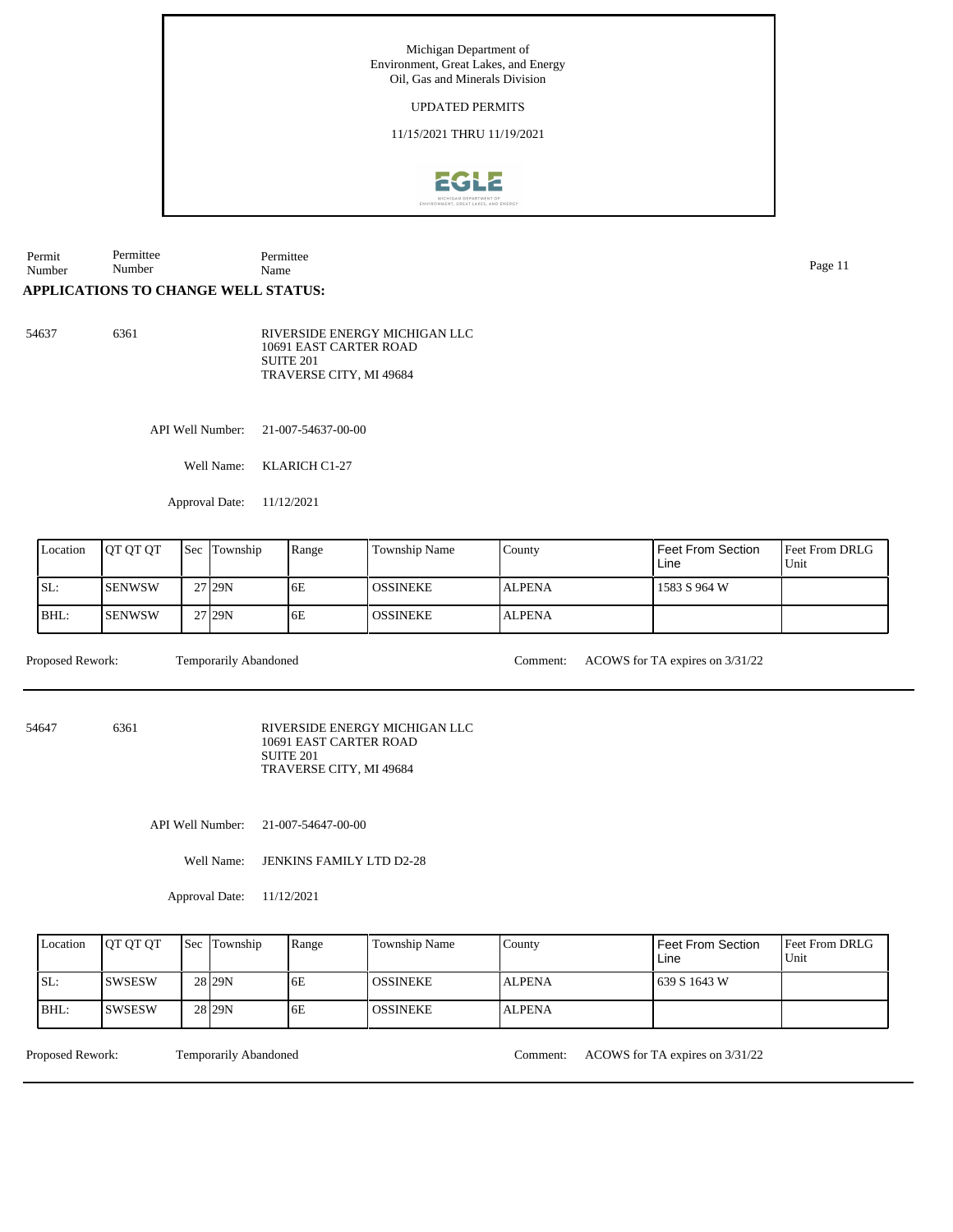#### UPDATED PERMITS

11/15/2021 THRU 11/19/2021



API Well Number: 21-007-54649-00-00 54649 6361 RIVERSIDE ENERGY MICHIGAN LLC 10691 EAST CARTER ROAD SUITE 201 TRAVERSE CITY, MI 49684 Permit Number Permittee Number Permittee Name Page 12

Well Name: HARTFIELD A3-33

Approval Date: 11/12/2021

| Location | <b>IOT OT OT</b> | <b>Sec Township</b> | Range | <b>Township Name</b> | County        | <b>Feet From Section</b><br>Line | <b>Feet From DRLG</b><br>Unit |
|----------|------------------|---------------------|-------|----------------------|---------------|----------------------------------|-------------------------------|
| SL:      | <b>INWNWNE</b>   | $33$ 29N            | 6E    | <b>OSSINEKE</b>      | <b>ALPENA</b> | 572 N 2006 E                     |                               |
| BHL:     | <b>INWNWNE</b>   | 33 29N              | 6E    | <b>OSSINEKE</b>      | <b>ALPENA</b> |                                  |                               |

Proposed Rework: Temporarily Abandoned Comment: ACOWS for TA expires on  $3/31/22$ 

55580 6361

RIVERSIDE ENERGY MICHIGAN LLC 10691 EAST CARTER ROAD SUITE 201 TRAVERSE CITY, MI 49684

API Well Number: 21-007-55580-00-00

Well Name: GLANCY D3-2

Approval Date: 11/12/2021

| Location | <b>IOT OT OT</b> | <b>Sec</b> Township | Range | Township Name | County        | Feet From Section<br>Line | <b>Feet From DRLG</b><br>Unit |
|----------|------------------|---------------------|-------|---------------|---------------|---------------------------|-------------------------------|
| ISL:     | ISESWSE          | 2 30N               | 6E    | <b>WILSON</b> | <b>ALPENA</b> | 450 S 1905 E              | 450 S 745 W                   |
| IBHL:    | <b>ISESWSE</b>   | $2$ <sub>30</sub> N | 6E    | WILSON        | <b>ALPENA</b> |                           |                               |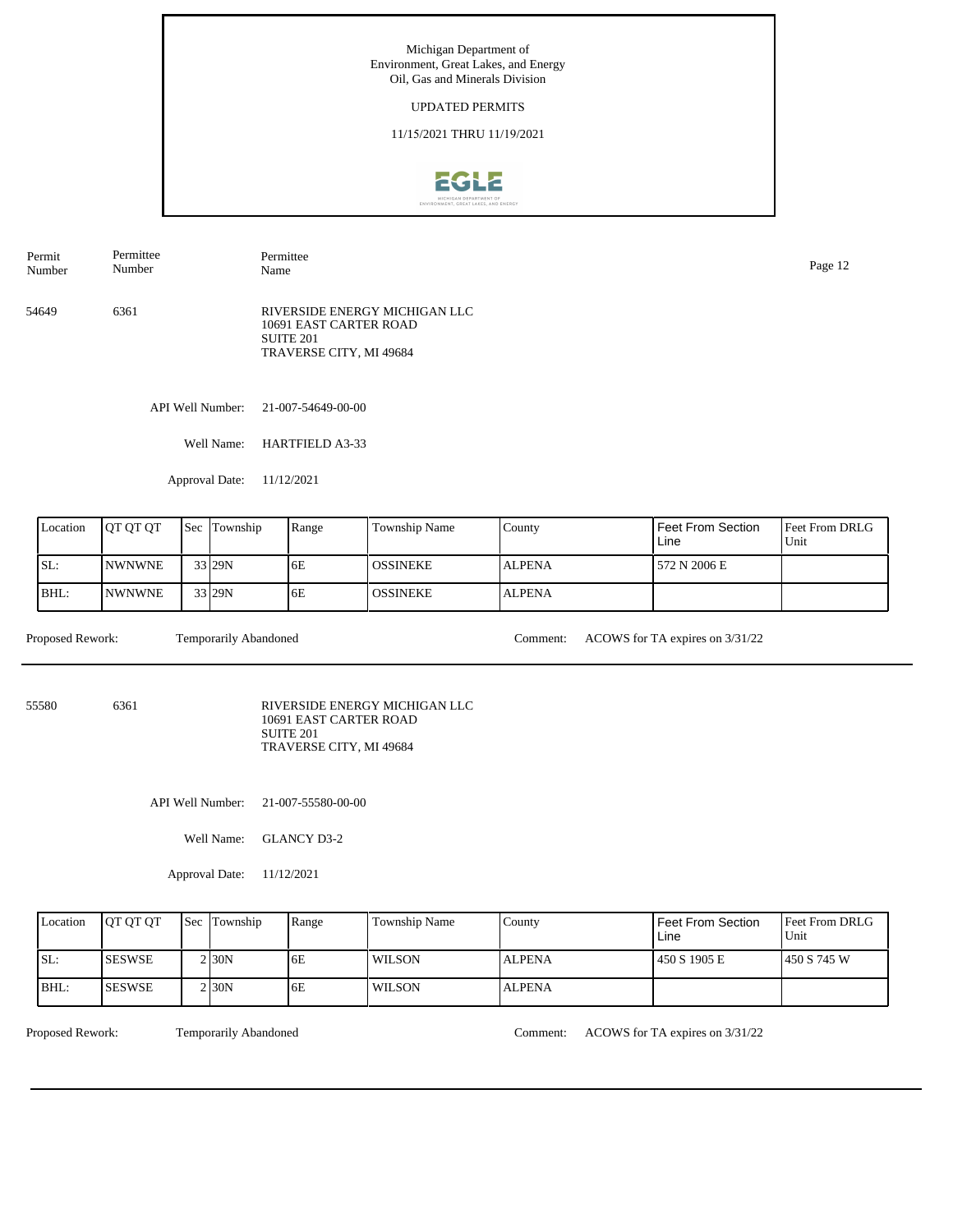Michigan Department of Environment, Great Lakes, and Energy Oil, Gas and Minerals Division UPDATED PERMITS 11/15/2021 THRU 11/19/20212GL2 Permittee Permit Permittee Number Page 13<br>Name Page 13 Number 55801 6361 RIVERSIDE ENERGY MICHIGAN LLC 10691 EAST CARTER ROAD SUITE 201 TRAVERSE CITY, MI 49684 API Well Number: 21-007-55801-00-00 Well Name: NYE C1-7 True Vertical Depth: 661 Approval Date: 11/12/2021 Feet From DRLG Feet From Section Location | QT QT QT | Sec | Township | Range | Township Name Sec Township County Line Unit SL: SENWSW 7E WILSON 1882 S 632 W 551 S 632 W ALPENA 7 30N BHL: SWNESW 30N 7E WILSON ALPENA 1953 S 858 W 621 S 858 W 7 Proposed Rework: Temporarily Abandoned Comment: ACOWS for TA expires on  $3/31/22$ Temporarily Abandoned 55801 6361 RIVERSIDE ENERGY MICHIGAN LLC 10691 EAST CARTER ROAD SUITE 201 TRAVERSE CITY, MI 49684 API Well Number: 21-007-55801-01-00 Well Name: NYE C1-7 HD True Vertical Depth: 361 Approval Date: 11/12/2021 Location QT QT QT Sec Township Range Township Name Township County Feet From Section Feet From DRLG Line Unit SL: SENWSW 7E WILSON 1882 S 632 W ALPENA 7 30N BHL: NENESW 30N 7E WILSON ALPENA 2193 N 1754 W 471 N 332 E 7

Temporarily Abandoned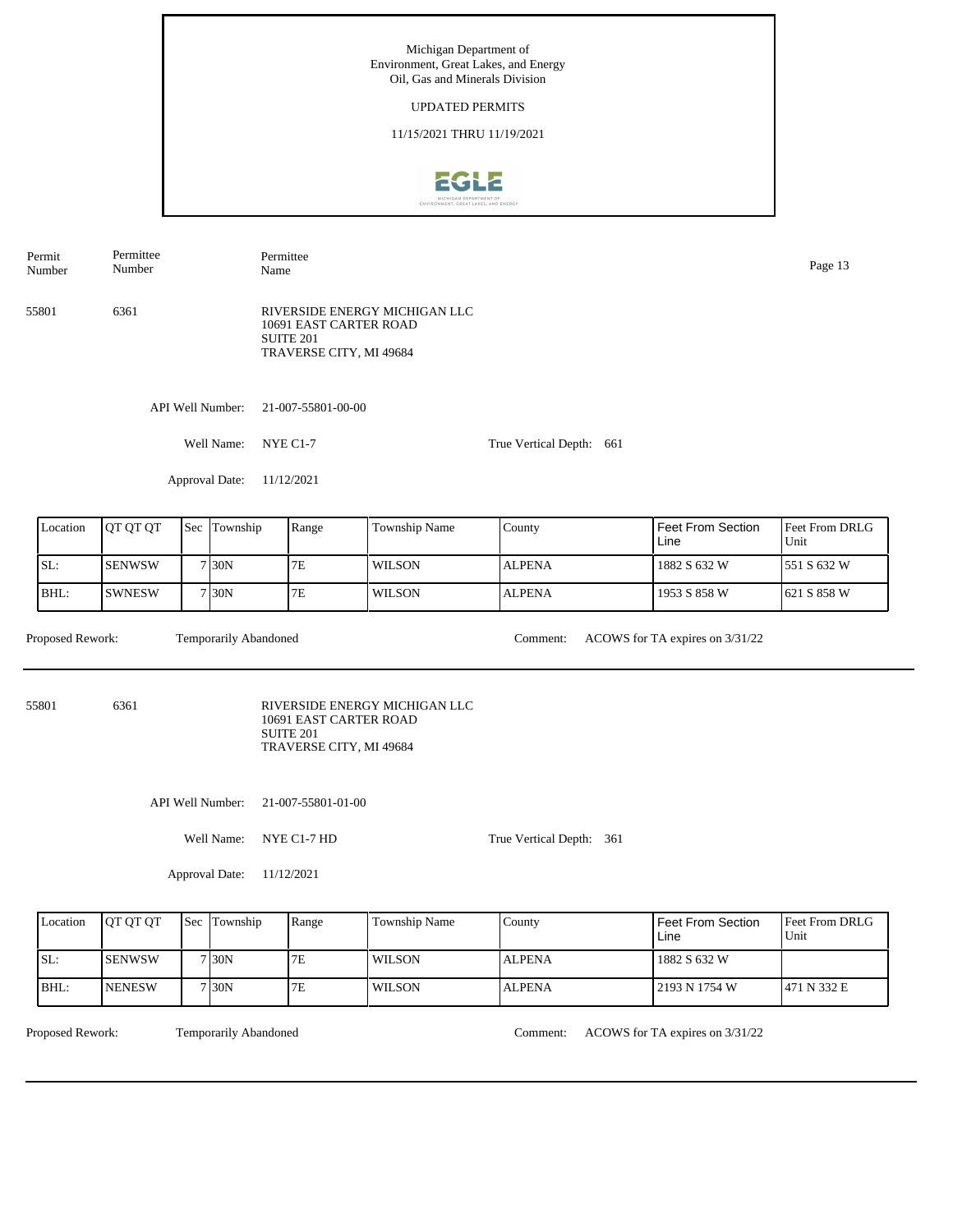#### UPDATED PERMITS

11/15/2021 THRU 11/19/2021



API Well Number: 21-007-58539-00-00 58539 6361 RIVERSIDE ENERGY MICHIGAN LLC 10691 EAST CARTER ROAD SUITE 201 TRAVERSE CITY, MI 49684 Permit Number Permittee Number Permittee Name Page 14

Well Name: TURNER C2-32

Approval Date: 11/12/2021

| Location | <b>IOT OT OT</b> | <b>Sec Township</b> | l Range   | Township Name  | Countv        | Feet From Section<br>Line | <b>Feet From DRLG</b><br>Unit |
|----------|------------------|---------------------|-----------|----------------|---------------|---------------------------|-------------------------------|
| ISL:     | <b>ISENESW</b>   | $32$ <sub>29N</sub> | <b>8E</b> | <b>SANBORN</b> | <b>ALPENA</b> | 1863 S 2097 W             | 1537 S 762 W                  |
| BHL:     | <b>SENESW</b>    | 32 29N              | <b>8E</b> | <b>SANBORN</b> | <b>ALPENA</b> |                           |                               |

Proposed Rework: Temporarily Abandoned Comment: ACOWS for TA expires on  $3/31/22$ 

58540 6361

RIVERSIDE ENERGY MICHIGAN LLC 10691 EAST CARTER ROAD SUITE 201 TRAVERSE CITY, MI 49684

API Well Number: 21-007-58540-00-00

Well Name: SOLO D1-32

Approval Date: 11/12/2021

| Location | <b>OT OT OT</b> | <b>Sec Township</b> | Range | Township Name  | County        | Feet From Section<br>Line | <b>Feet From DRLG</b><br>Unit |
|----------|-----------------|---------------------|-------|----------------|---------------|---------------------------|-------------------------------|
| ISL:     | <b>ISESWSW</b>  | 32 29N              | 8E    | <b>SANBORN</b> | <b>ALPENA</b> | 662 S 698 W               | 1662 S 635 E                  |
| BHL:     | ISESWSW         | $32$ 29N            | 8E    | <b>SANBORN</b> | <b>ALPENA</b> |                           |                               |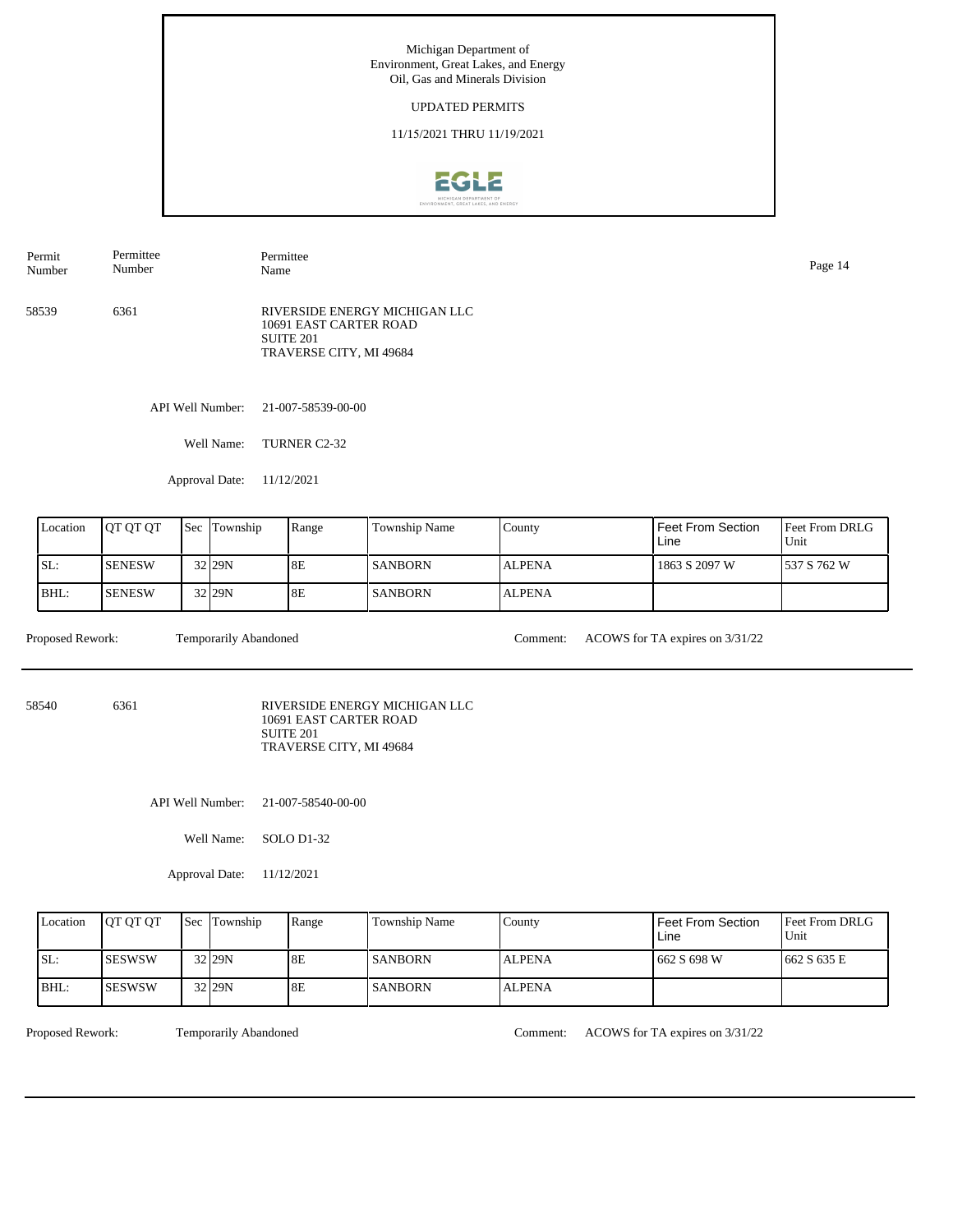## UPDATED PERMITS

11/15/2021 THRU 11/19/2021



API Well Number: 21-137-62009-00-00 Well Name: BORDER-SHR 1-33 Approval Date: 11/18/2021 True Vertical Depth: 7200 61532 7772 LAMBDA ENERGY RESOURCES LLC 12012 Wickchester Suite 300 Houston, TX 77079 USA Permit Number Permittee Number Permittee Name Page 15

| Location | IOT OT OT     | <b>Sec Township</b> | Range | Township Name | County        | Feet From Section<br>Line | <b>Feet From DRLG</b><br>Unit |
|----------|---------------|---------------------|-------|---------------|---------------|---------------------------|-------------------------------|
| ISL:     | <b>NENESE</b> | 33 29N              | 4W    | <b>HAYES</b>  | IOTSEGO       | 2085 S 140 E              | 529 N 1182 W                  |
| BHL:     | <b>NENESE</b> | 33 29N              | .4W   | <b>HAYES</b>  | <b>OTSEGO</b> | 2085 S 140 E              | 529 N 1182 W                  |

ACOWS to Continue Drilling - HDH

Proposed Rework: ACOWS to Continue Drilling - HDH Comment: ACOWS to drill open hole lateral expires on 11/18/22